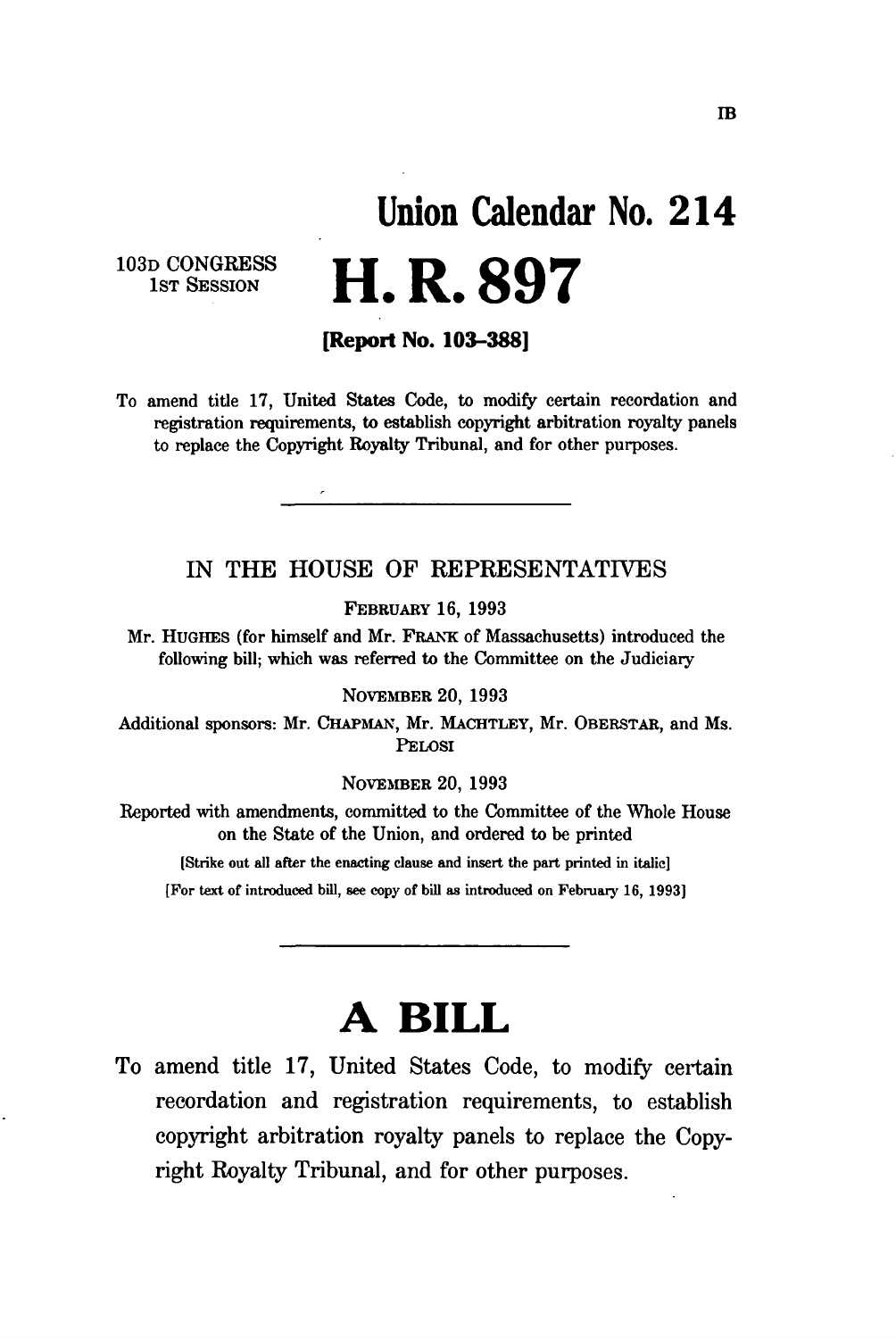| 1               | Be it enacted by the Senate and House of Representa-          |
|-----------------|---------------------------------------------------------------|
| 2               | tives of the United States of America in Congress assembled,  |
| 3               | <b>SECTION 1. SHORT TITLE.</b>                                |
| 4               | This Act may be cited as the "Copyright Reform Act"           |
| 5               | of 1993".                                                     |
| 6               | SEC. 2. DEPOSIT OF COPIES OR PHONORECORDS FOR LI-             |
| 7               | <b>BRARY OF CONGRESS.</b>                                     |
| 8               | Section 407 of title 17, United States Code, is amended       |
| 9               | as follows:                                                   |
| 10              | (1) Subsection (a) is amended by striking " $(a)$ "           |
| 11              | and all that follows through "publication—" and in-           |
| 12 <sup>2</sup> | serting the following:                                        |
| 13              | "(a) REQUIRED DEPOSITS.-Except as provided in                 |
| 14              | subsection (c), the owner of copyright in a work or of the    |
| 15              | exclusive right of publication of a work in the United States |
|                 | 16 shall deposit, after the earliest date of such publica-    |
| 17              | $tion$ — $"$ .                                                |
| 18              | $(2)$ Subsection $(b)$ is amended—                            |
| 19              | (A) by inserting "DEPOSIT IN COPYRIGHT                        |
| 20              | OFFICE.—" after " $(b)$ "; and                                |
| 21              | $(B)$ by adding at the end the following: "A                  |
| 22              | deposit made under this section may be used to                |
| 23              | satisfy the deposit requirements of section 408.".            |
| 24              | $(3)$ Subsection $(c)$ is amended—                            |

 $\frac{1}{2}$  $\overline{a}$ 

 $\mathcal{A}_\mathrm{c}$ 

 $\ddot{\phantom{a}}$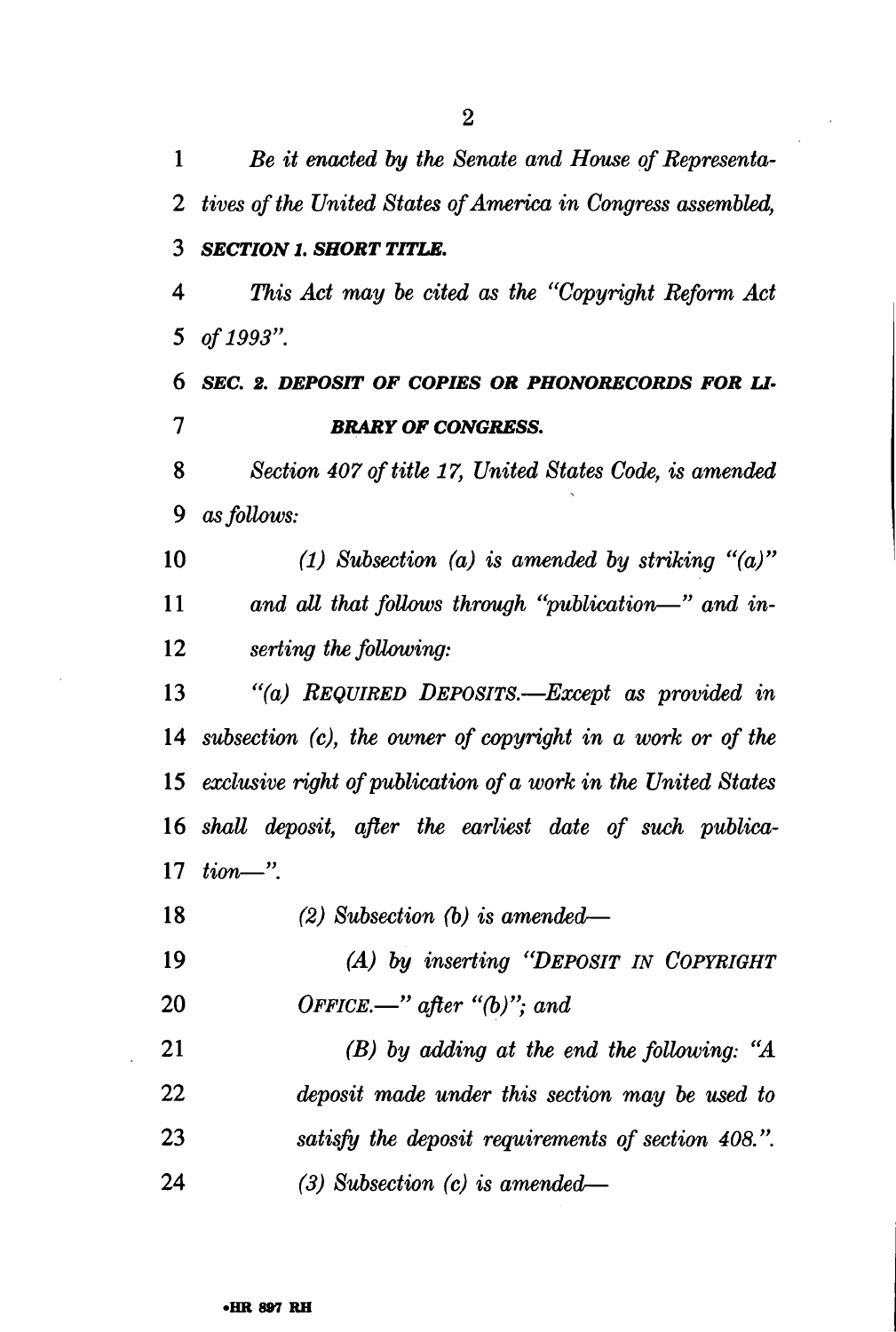| $\mathbf{1}$    | (A) by inserting "REGULATIONS.-" after                          |
|-----------------|-----------------------------------------------------------------|
| 2               | "(c)"; and                                                      |
| 3               | (B) by striking "Register of Copyrights"                        |
| 4               | and inserting "Librarian of Congress".                          |
| 5               | $(4)$ Subsection $(d)$ is amended—                              |
| 6               | $(A)$ by redesignating paragraphs $(1)$ , $(2)$ ,               |
| 7               | and $(3)$ as subparagraphs $(A)$ , $(B)$ , and $(C)$ , re-      |
| 8               | spectively;                                                     |
| 9               | $(B)$ by striking "(d) At any time after pub-                   |
| 10              | lication of a work as provided by subsection $(a)$ "            |
| 11              | and inserting the following:                                    |
| 12              | "(d) PROCEDURES.—(1) During November of each                    |
|                 | 13 year, the Librarian of Congress shall publish in the Federal |
|                 | 14 Register a statement of the categories of works of which the |
| 15 <sup>2</sup> | Library of Congress wishes to acquire copies or                 |
|                 | 16 phonorecords under this section during the next calendar     |
|                 | 17 year. The Librarian shall review such statement annually     |
| 18              | in light of the changes in the Library's policies and proce-    |
| 19              | dures, changes in technology, and changes in patterns of        |
|                 | 20 publication. The statement shall also describe—              |
| 21              | $H(A)$ the types of works of which only one copy                |
| 22              | or phonorecord need be deposited;                               |
| 23              | $\lq$ (B) the types of works for which the deposit re-          |
| 24              | quirements may be fulfilled by placing the Library of           |
| 25              | Congress on a subscription list; and                            |

 $\overline{a}$ 

 $\ddot{\phantom{a}}$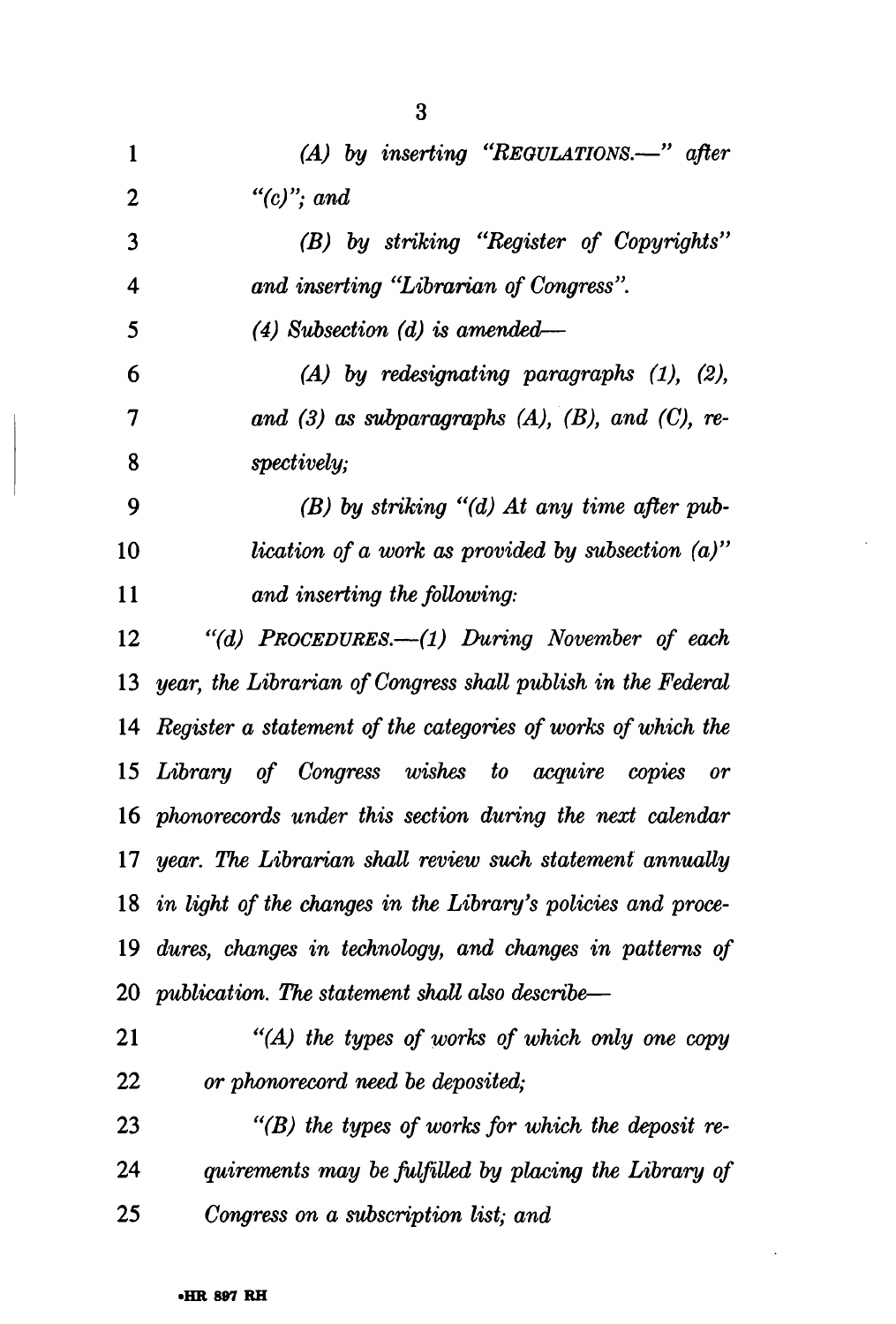| 1  | $"$ (C) the categories of works which are exempt                    |
|----|---------------------------------------------------------------------|
| 2  | under subsection (c) from the deposit requirements.                 |
| 3  | $\lq(2)$ At any time after publication in the United                |
| 4  | States of a work or body of works";                                 |
| 5  | (C) by striking "Register of Copyrights"                            |
| 6  | and inserting "Librarian of Congress";                              |
| 7  | $(D)$ by inserting after the first sentence the                     |
| 8  | following: "Such demand shall specify a date for                    |
| 9  | compliance with the demand.";                                       |
| 10 | $(E)$ by inserting "in a civil action" after                        |
| 11 | "are liable";                                                       |
| 12 | $(F)$ in subparagraph $(B)$ (as redesignated                        |
| 13 | by subparagraph (A) of this paragraph) by strik-                    |
| 14 | ing "cost of" and inserting "cost to";                              |
| 15 | (G) in subparagraph (C) (as redesignated                            |
| 16 | by subparagraph (A) of this paragraph) by strik-                    |
| 17 | ing "clauses $(1)$ and $(2)$ " and inserting "sub-                  |
| 18 | paragraphs $(A)$ and $(B)$ "; and                                   |
| 19 | (H) by adding after subparagraph $(C)$ (as                          |
| 20 | so redesignated) the following:                                     |
|    | 21 "In addition to the penalties set forth in subparagraphs         |
|    | 22 $(A)$ , $(B)$ , and $(C)$ , the person against whom an action is |
|    | 23 brought under this paragraph shall be liable in such action      |
|    | 24 for all costs of the United States in pursuing the demand,       |

 $\ddot{\phantom{0}}$ 

 $\ddot{\phantom{a}}$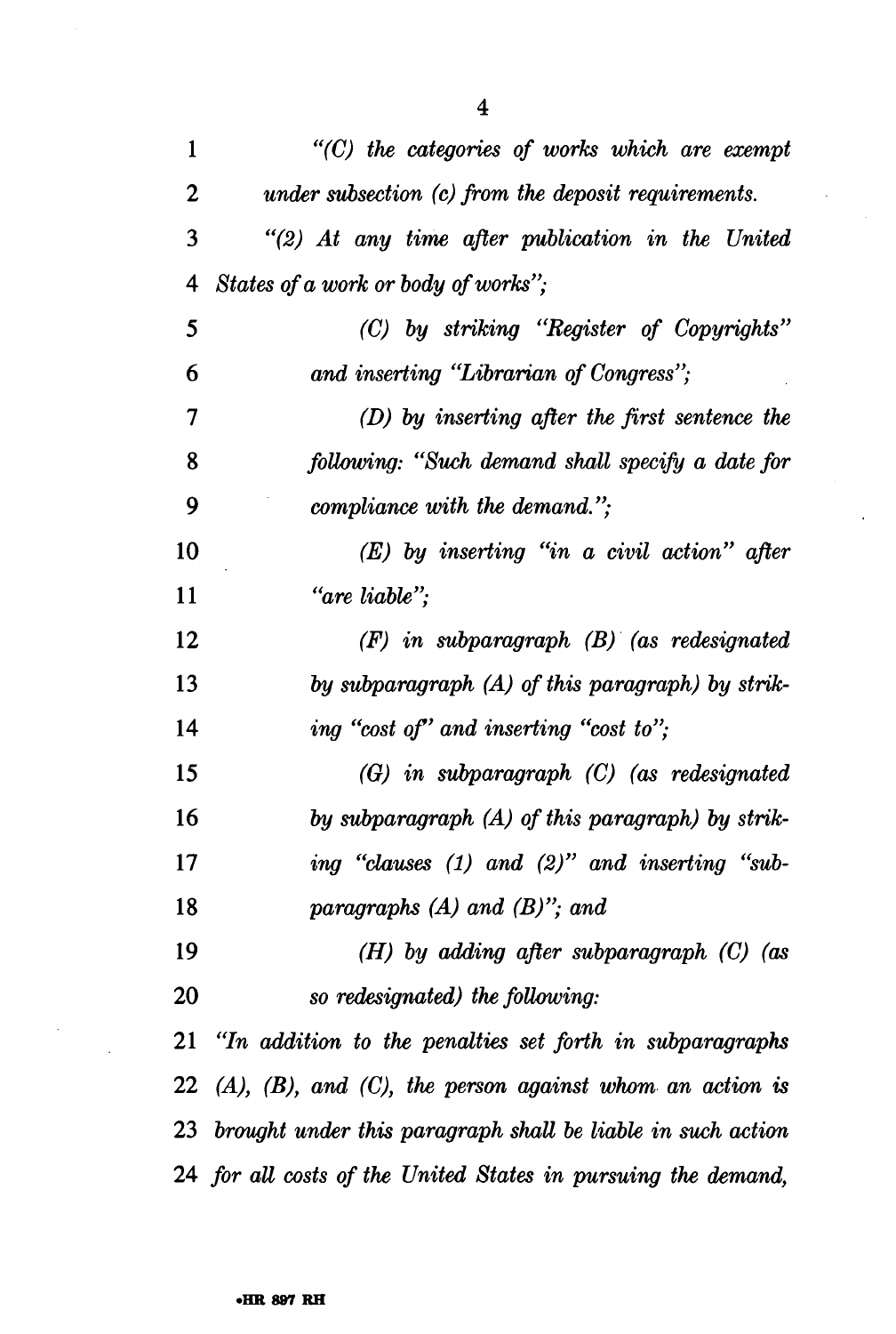*including an amount equivalent to a reasonable attorney's 2 fee.".* 

| 3                       | $(5)$ Subsection $(e)$ is amended—                                  |
|-------------------------|---------------------------------------------------------------------|
| $\overline{\mathbf{4}}$ | (A) by inserting "TRANSMISSION PRO-                                 |
| 5                       | $GRAMS$ —" after "(e)";                                             |
| 6                       | (B) by striking "Register of Copyrights                             |
| 7                       | shall, after consulting with the Librarian of Con-                  |
| 8                       | gress and other interested organizations and offi-                  |
| 9                       | cials," and inserting "Librarian of Congress"                       |
| 10                      | shall, after consulting with interested organiza-                   |
| 11                      | tions and officials,"; and                                          |
| 12                      | $(C)$ in paragraph $(2)$ by striking "Register                      |
| 13                      | of Copyrights" and inserting "Librarian of Con-                     |
| 14                      | $gress$ ".                                                          |
| 15                      | (6) Section 407 of title 17, United States Code,                    |
| 16                      | is further amended by adding at the end the follow-                 |
| 17                      | ing:                                                                |
| 18                      | "(f) OBLIGATION TO MAKE DEPOSITS.-Immediately                       |
| 19                      | upon the publication in the United States of any work in            |
|                         | 20 which copyright subsists under this title, it shall be the obli- |
|                         | 21 gation of the persons identified in subsection $(a)$ with re-    |
|                         | 22 spect to that work, subject to the requirements and excep-       |
|                         | 23 tions specified in this section, to deposit, for the use or dis- |
|                         | 24 position of the Library of Congress, the copies or               |
|                         | 25 phonorecords specified in such subsection. The obligation to     |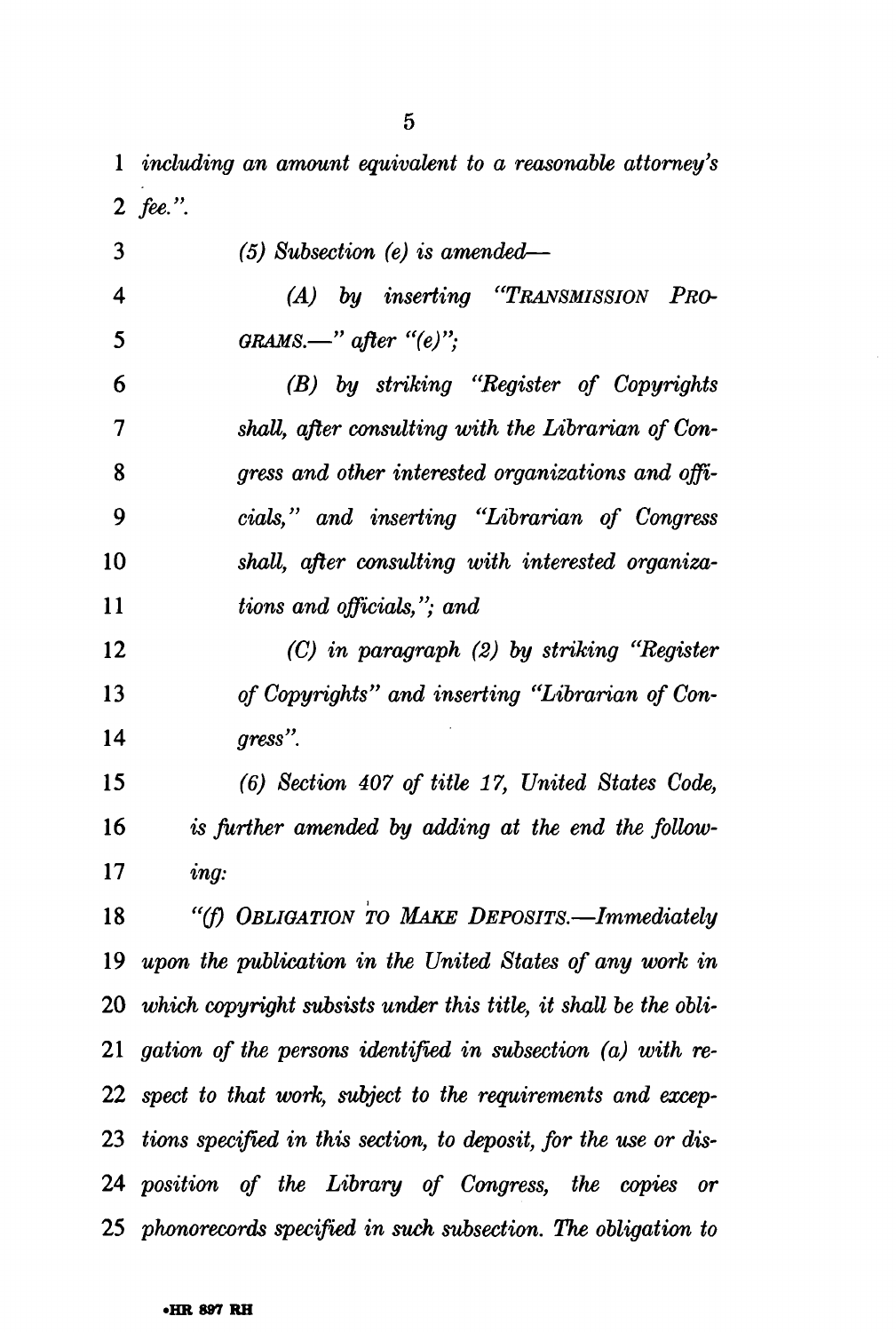*make such deposit arises without any prior notification or 2 demand for compliance with subsection (a).* 

 *"(g) RECORDS OF DEPOSITS.*—*The Librarian of Con- gress shall establish and maintain public records of the re- ceipt of copies and phonorecords deposited under this sec- tion.* 

*1 "(h) DATABASE OF DEPOSIT RECORDS.*—*The Librar- ian of Congress shall establish and maintain an electronic 9 database containing its records of all deposits made under this section on and after October 1, 1995, and shall make such database available to the public through one or more international information networks.* 

 *"(%) DELEGATION AUTHORITY.*—*The Librarian of Congress may delegate to the Register of Copyrights or other officer or employee of the Library of Congress any of the Librarian's responsibilities under this section.".* 

 *SEC. 3. COPYRIGHT REGISTRATION IN GENERAL.* 

 *Section 408 of title 17, United States Code, is amended*—

- *(1) in subsection (c)*—
- *(A) in paragraph (1) by adding at the end the following: "The Register is also authorized to specify by regulation classes of material in which registration may be made without deposit of any copy or phonorecord, in cases in which the Reg-*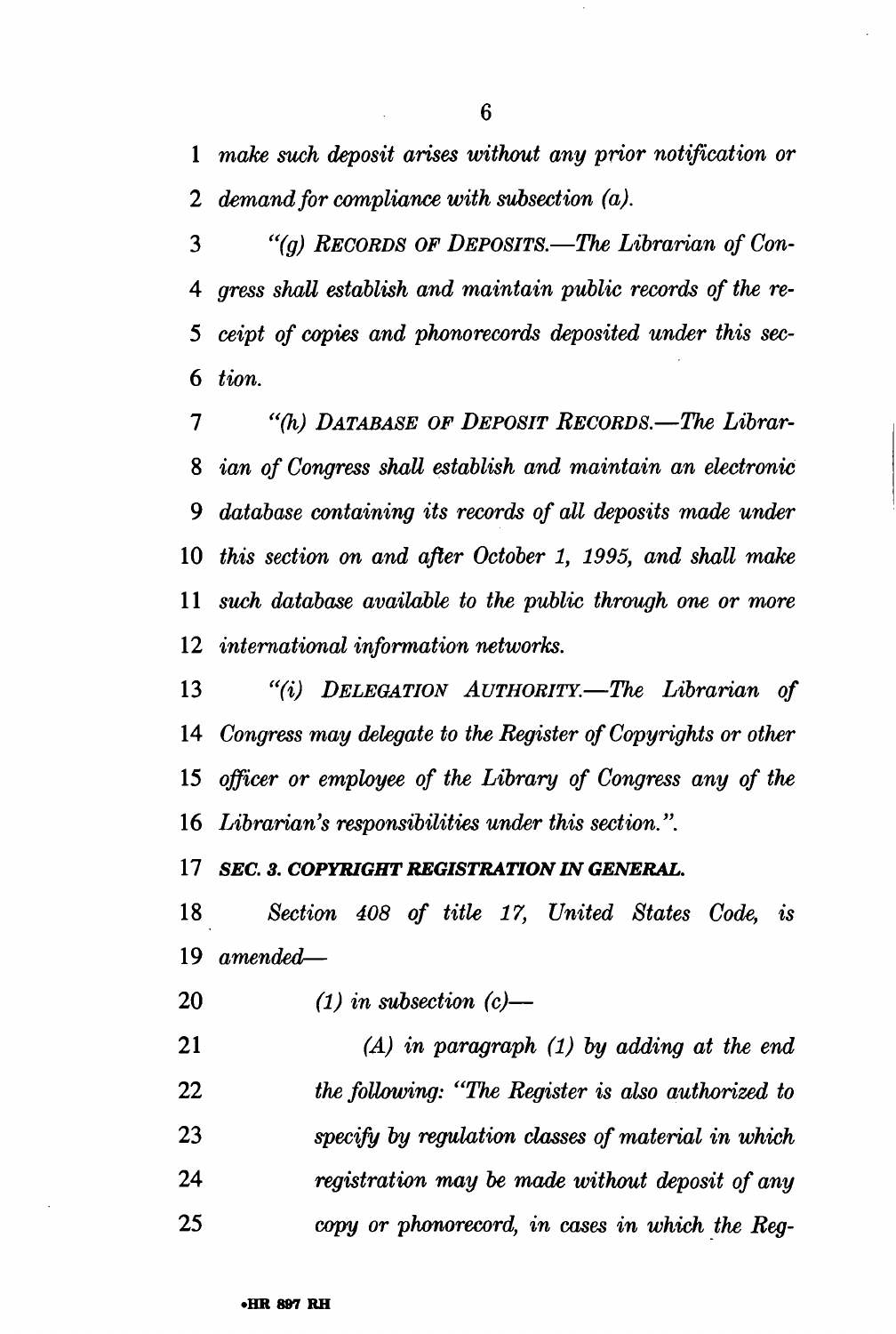| ister determines that the purposes of examina-                      |
|---------------------------------------------------------------------|
| tion, registration, and deposit can be adequately                   |
| served by deposit of descriptive material only, or                  |
| by a written obligation to deposit copies or                        |
| phonorecords at a later date."; and                                 |
| $(B)$ in paragraph $(2)$ by striking "periodi-                      |
| cals, including newspapers" and all that follows                    |
| through the end of subparagraph $(B)$ and insert-                   |
| ing "collective works, including periodicals, pub-                  |
| lished within a 5-year period, on the basis of a                    |
| single deposit and application and upon pay-                        |
| ment of any special registration fee imposed                        |
| under section $708(a)(10)$ , if the application iden-               |
| tifies each work separately, including the collec-                  |
| tive work containing it and its date of first pub-                  |
| <i>lication.</i> "; and                                             |
| $(2)$ by adding at the end the following:                           |
| "(f) COPYRIGHT OFFICE HEARINGS.—Not later than                      |
| 1 year after the effective date of this subsection, and at 1-<br>19 |
|                                                                     |

 *year intervals thereafter, the Register of Copyrights shall hold public hearings to consider proposals to amend the reg- ulations and practices of the Copyright Office with respect to deposit of works in order to eliminate deposits that are unnecessary for copyright examination or the collections of*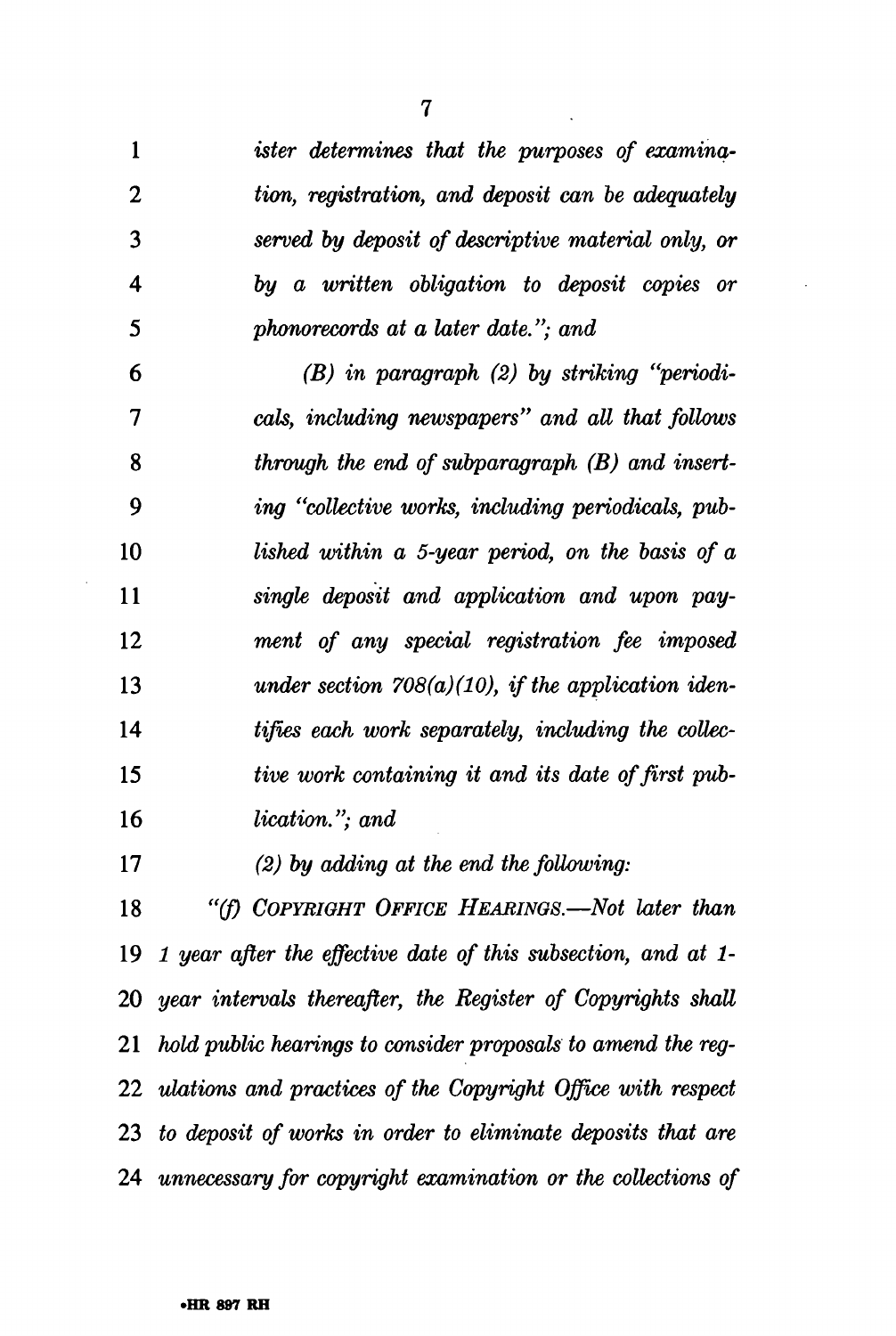*the Library of Congress, and in order to simplify the reg-2 istration procedures.".* 

#### *SEC. 4. APPUCATION FOR COPYRIGHT REGISTRATION*

 *(a) APPLICATIONS.*—*Section 409 of title 17, United States Code, is amended*—

 *(1) by striking "The application" and inserting "(a) CONTENTS OF APPLICATION.*—*The application"; (2) in paragraph (5) by inserting before the semicolon the following:* " *and if the document by which ownership was obtained has been recorded in the Copyright Office, the volume and page number of such recordation";* 

 *(3) by striking paragraphs (9) and (10) and in- serting the following:* 

 *"(9) in the case of a compilation or derivative work, an identification of any preexisting work or works that it is substantially based on or substan- tially incorporates, and a brief, general statement of the additional material covered by the copyright claim being registered;* 

 *"(10) at the option of the applicant, names, ad- dresses, and telephone numbers of persons or organi- zations that potential users of the work should contact concerning permissions or licenses to use the work,*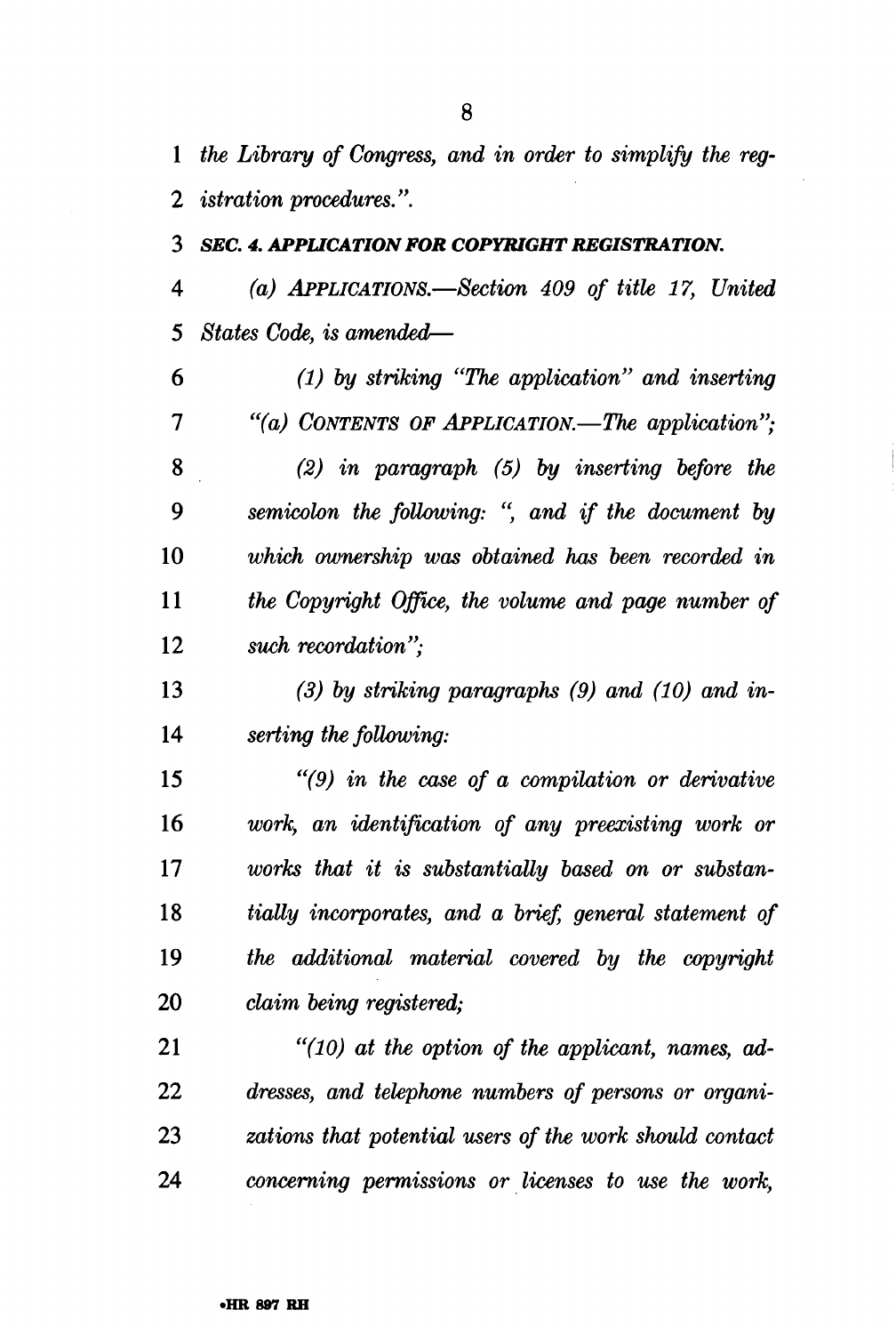| 1              | and any information with respect to the terms of such |
|----------------|-------------------------------------------------------|
| $\overline{2}$ | permissions or licenses; and"; and                    |
| 3              | $(4)$ by adding at the end the following:             |
| 4              | "(b) SHORT-FORM APPLICATION.-                         |
| 5              | "(1) USE OF SHORT-FORM.—The Register of               |
| 6              | Copyrights shall prescribe a short-form application   |
| 7              | which may be used whenever-                           |
| 8              | "(A) the work is by a living author;                  |
| 9              | $\lq$ (B) the claimant is the author;                 |
| 10             | $"$ (C) the work is not anonymous, pseudony-          |
| 11             | mous, or made for hire; and                           |
| 12             | $"(D)$ the work as a whole, or substantial            |
| 13             | portions of it, have not been previously published    |
| 14             | or registered.                                        |
| 15             | "(2) CONTENTS OF SHORT-FORM.—The short-               |
| 16             | form application shall include—                       |
| 17             | $H(A)$ the name and address of the author;            |
| 18             | "(B) the title of the work;                           |
| 19             | $"$ (C) the nationality or domicile of the au-        |
| 20             | thor;                                                 |
| 21             | $"(D)$ the year in which creation of the work         |
| 22             | was completed;                                        |
| 23             | $"E$ ) if the work has been published, the            |
| 24             | date and nation of its first publication;             |
|                |                                                       |

 $\bullet$  C

 $\overline{C}$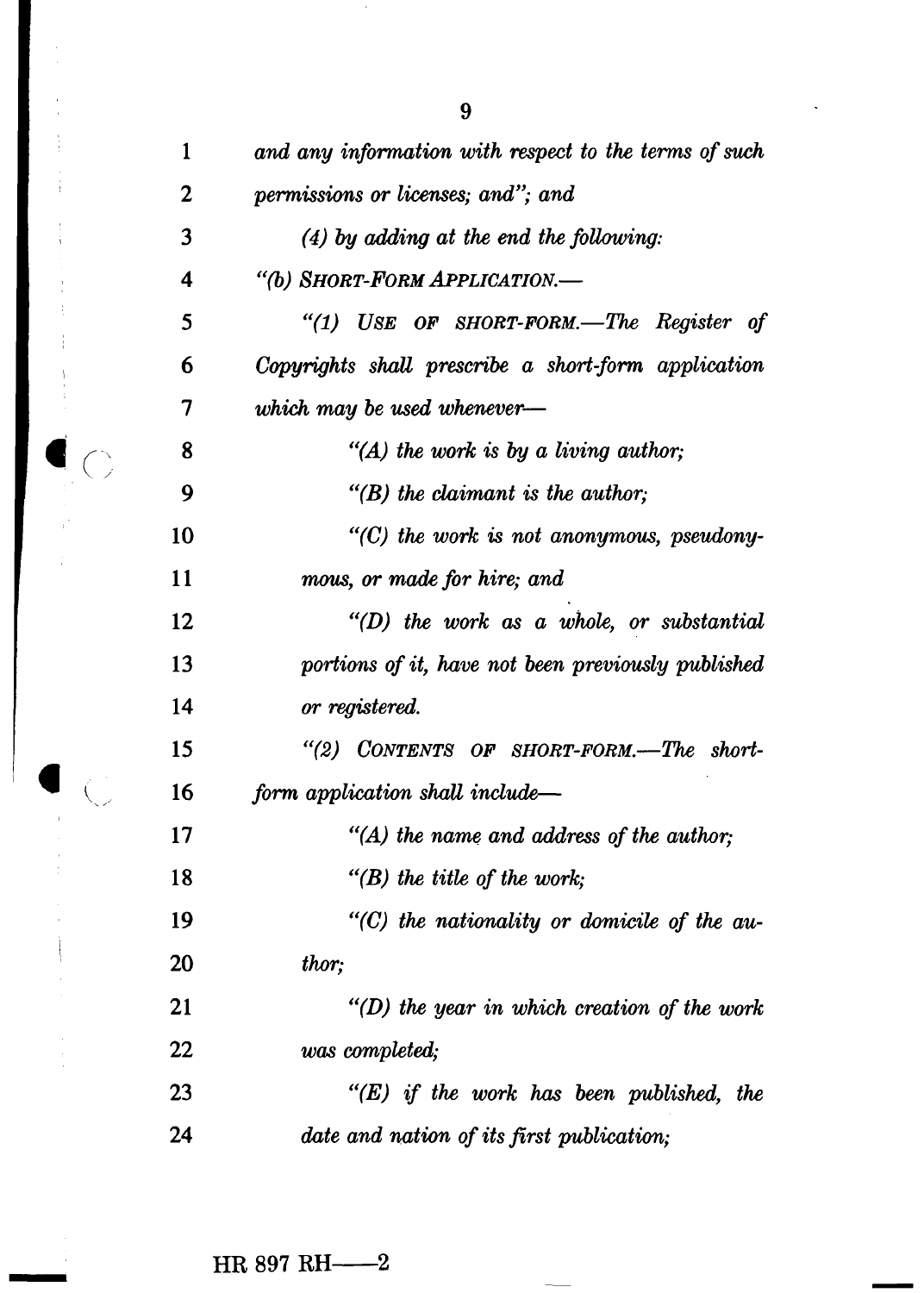| 1            | $\lq (F)$ any other information regarded by the                             |
|--------------|-----------------------------------------------------------------------------|
| 2            | Register of Copyrights as bearing upon the prep-                            |
| 3            | aration or identification of the work or the exist-                         |
| 4            | ence, ownership, or duration of the copyright;                              |
| $\mathbf{5}$ | $and$ and $\Box$                                                            |
| 6            | $\mathcal{C}(G)$ at the option of the applicant, names,                     |
| 7            | addresses, and telephone numbers of persons or                              |
| 8            | $\Box$ organizations that potential users of the work                       |
| 9            | should contact concerning permissions or licenses                           |
| $10-$        | to use the work, and any information with re-                               |
| 11           | spect to the terms of such permissions or li-                               |
| $12-$        | $c$ enses.". The contract of $\mathcal{L}$ is the contract of $\mathcal{L}$ |
|              | 13 (b) EFFECTIVE DATE.—The amendments made by this                          |
|              | 14 section take effect 6 months after the date of the enactment             |
|              | 15 of this Act.<br>医心包的 医下颌的 化二氯化物 医水杨酸 医牙齿的                                |
|              | 16 SEC. 5. REGISTRATION OF CLAIM AND ISSUANCE OF CER-                       |
|              | $17$ and $17$<br><b>TIFICATE.</b>                                           |
| 18           | (a) DETERMINATION OF REGISTRATION.—Section 410                              |
|              | 19 of title 17, United States Code, is amended by striking sub-             |
|              | 20 sections $(a)$ and $(b)$ and inserting the following:                    |
|              | 21 "(a) DETERMINATION OF REGISTER.—If, after exam-                          |
|              | 22 ination, the Register of Copyrights determines, in accord-               |
|              |                                                                             |

23 ance with the provisions of this title, that there is no reason-*24 able possibility that a court would hold the work for which 25 a deposit is made pursuant to section 408(c) to be copy-*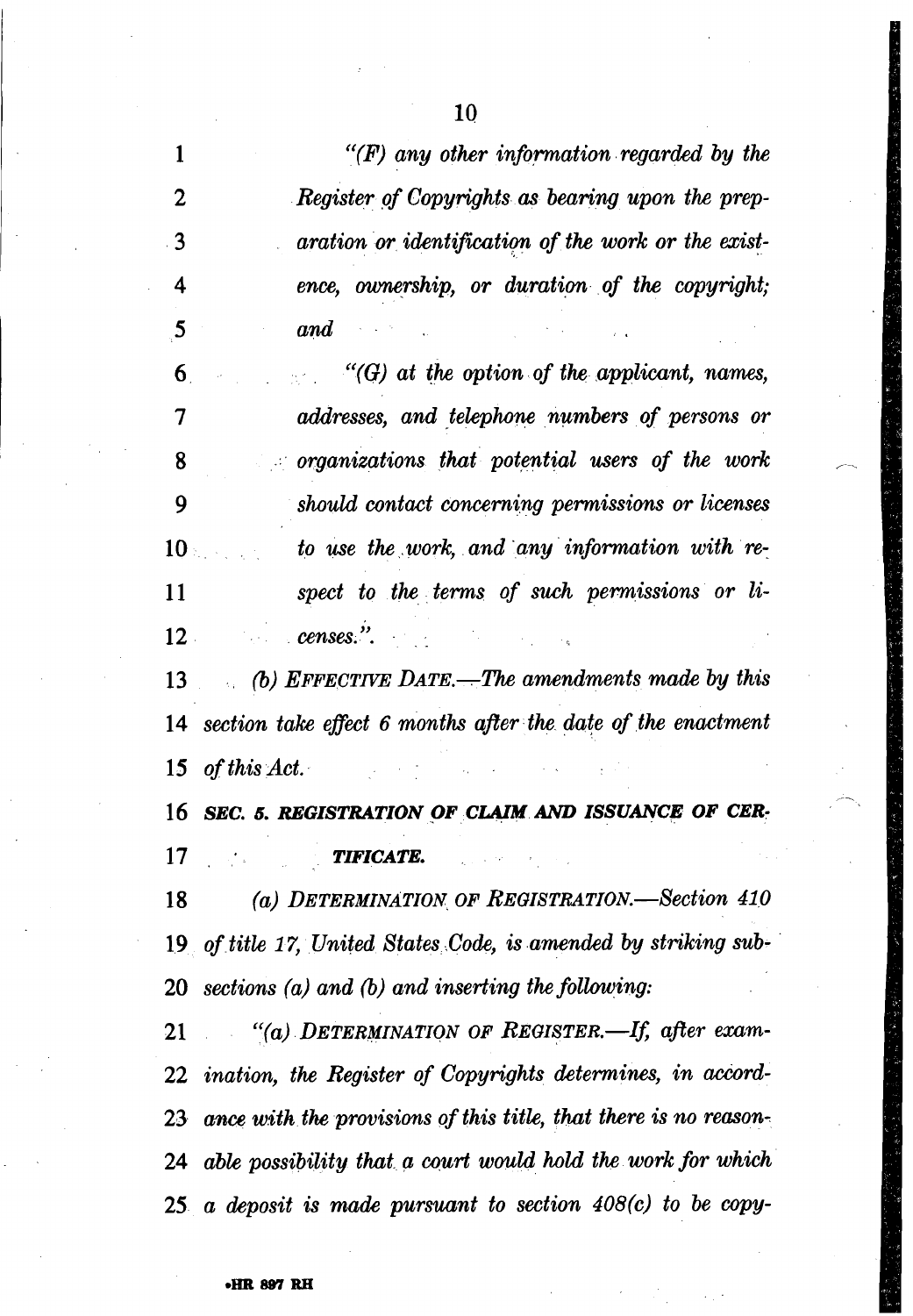*rightable subject matter, or the Register determines that the claim is invalid for any other reason, the Register shall refuse registration and notify the applicant in writing of* 4 the reasons for such refusal. In all other cases, the Register shall register the claim and issue to the applicant a certifi-*6 cate of registration under the seal of the Copyright Office. A certificate of registration issued under this section extends only to those component parts of the work that both are the subject matter of copyright and the copyright owner has the right to claim.* The *certificate shall contain the inforrna-11 tion set forth in the application, together with the number and effective date of the registration.* 

13 "(b) *APPEALS PROCEDURE.—The Register of Copy-rights shall establish, and publish in the Federal Register, a formal procedure by which appeals may be talcen from 16 rejksals under subsection (a) to register claims to copyright. 17 Such procedure shaU include a final appeal to the Reg-ister.".* 

 *(b) JUDICIAL PROCEEDINGS.—Subsection (c) of section* **410 of title 17, United States Code, is amended—** 

*21 (1) by inserting "EVIDENTIARY WEIGHT OF CERTIFICATE.-" afler "(c)': and* 

*(2) by adding at the end the following: "Any error or omission made in good faith or upon reason-able reliance on counsel shall not affect the validity*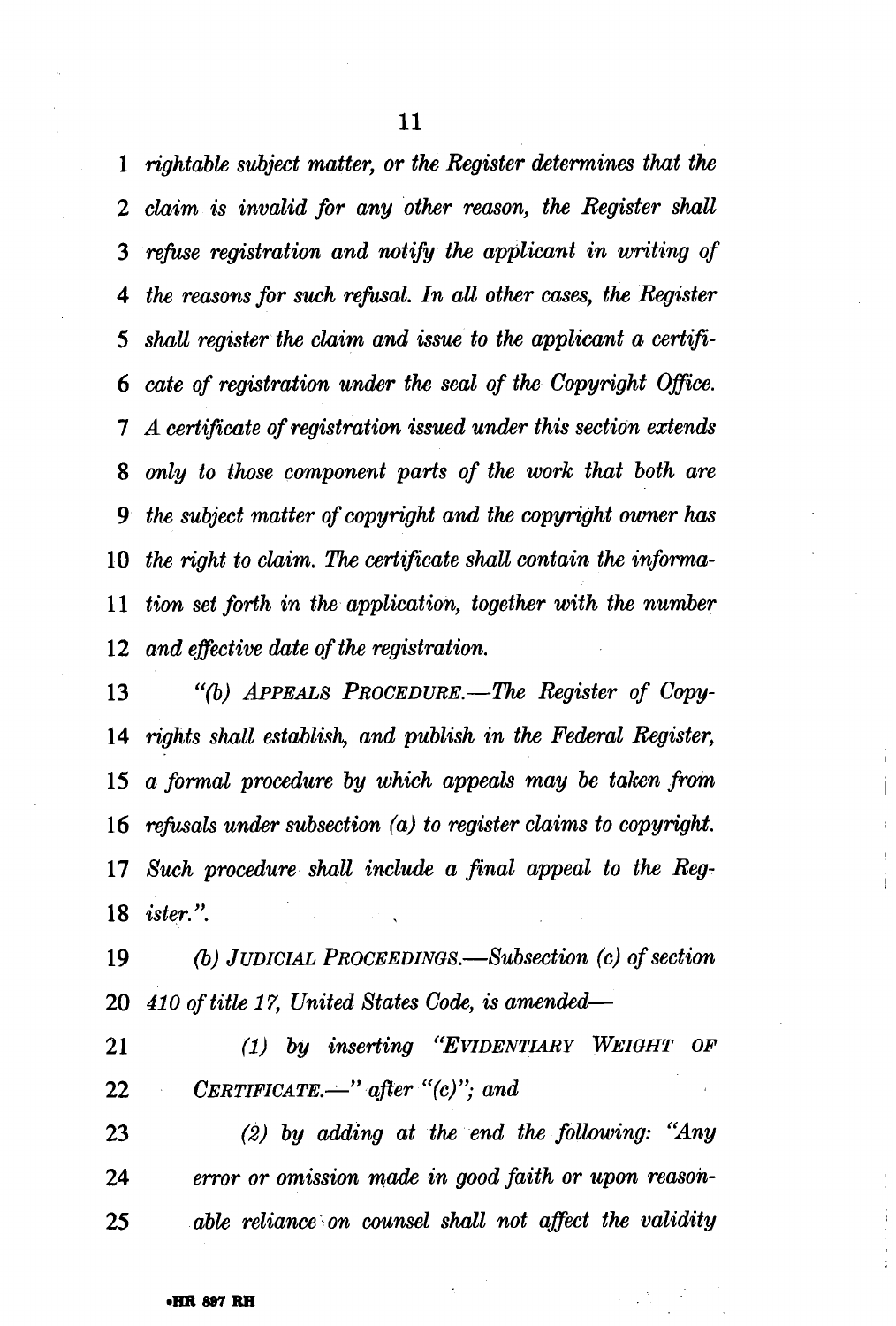*of the registration. In no case shall an incorrect state-2 ment made in an application for copyright registra- tion invalidate the copyright.". (c) TECHNICAL AMENDMENT.*—*Subsection (d) of sec- tion 410 of title 17, United States Code, is amended by in- serting "EFFECTIVE DATE OF REGISTRATION.*—" *after "(d)". SEC. 6. COPYRIGHT REGISTRATION PROVISIONS. (a) REGISTRATION AND INFRINGEMENT ACTIONS.*—*(l) Section 411 of title 17, United States Code, is amended*—  *(A) by amending the section caption to read as follows: "§411. Registration and infringement actions for cer- tain works"; (B) by striking subsection (a); and (C) in subsection (b)*—  *(i) by striking "(b)"; and (ii) by striking paragraphs (1) and (2) and inserting the following: "(1) serves notice upon the infringer, not less than 10 or more than 30 days before such fixation, identifying the work and the specific time and source of its first transmission; and "(2) submits an application for registration of the copyright claim in the work, in accordance with* 

**v1** 

**•HR 897 RH**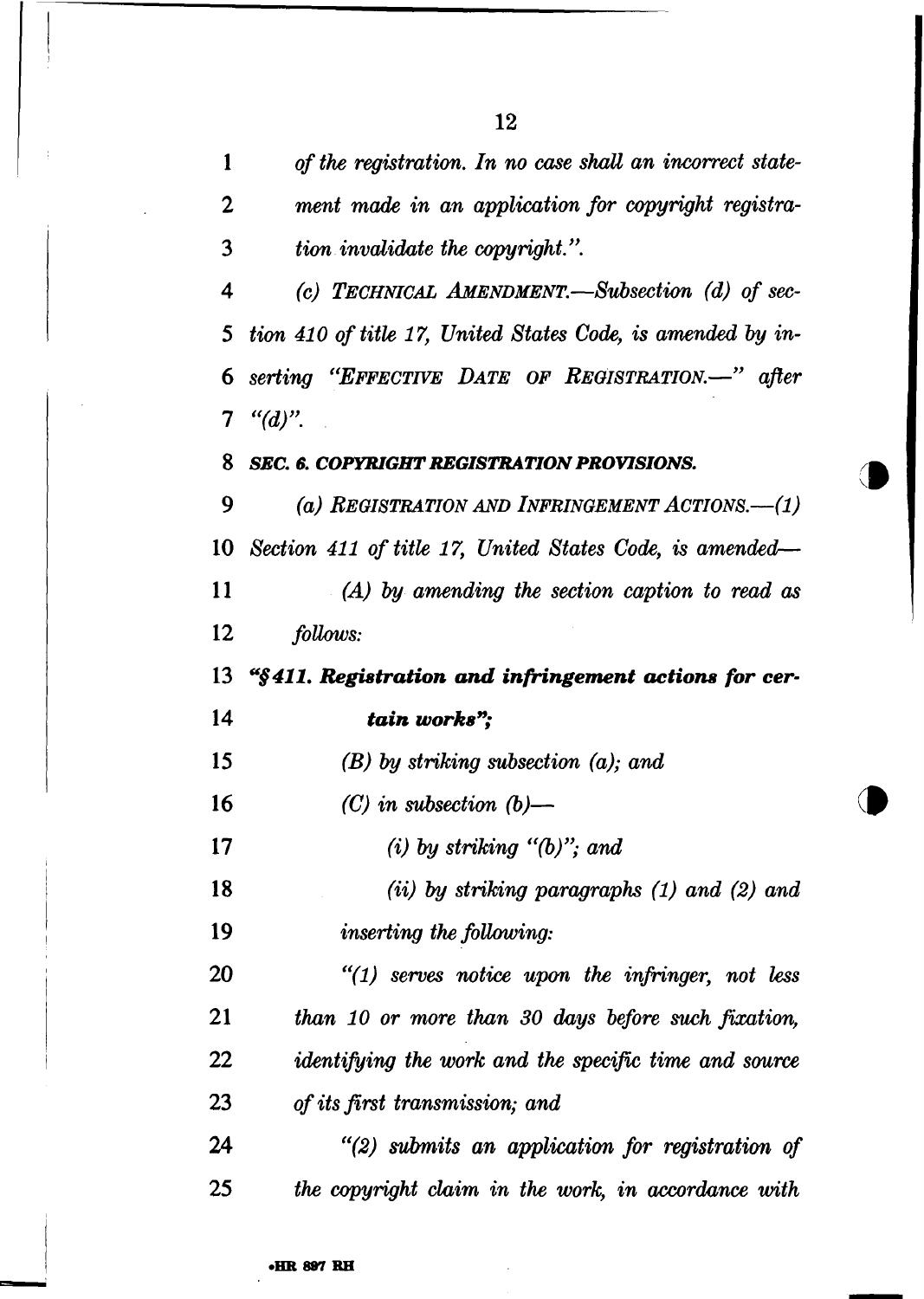*this title, within 3 months after the first transmission of the work.".* 

 *(2) The item relating to section 411 in the table of sections at the beginning of chapter 4 of title 17, United States Code, is amended to read as follows:* 

*"411. Registration and infringement actions for certain works.".* 

 *(b) REGISTRATION AS PREREQUISITE TO CERTAIN REMEDIES FOR INFRINGEMENT.*—*Section 412 of title 17, United States Code, and the item relating to section 412 in the table of sections at the beginning of chapter 4 of title 17, United States Code, are repealed.* 

 *SEC. 7. REMEDIES FOR INFRINGEMENT.* 

 *Section 504(c)(2) of title 17, United States Code, is amended in the second sentence*—

 *(1) by striking "court it" and inserting "court in";* 

 *(2) by inserting "or eliminate" after "reduce"; and* 

 *(3) by striking "to a sum of not less than \$200". SEC. 8. NOTIFICATION OF FILING AND DETERMINATION OF ACTIONS.* 

 *Section 508 of title 17, United States Code, is amended*—

 *(1) in subsection (a)*—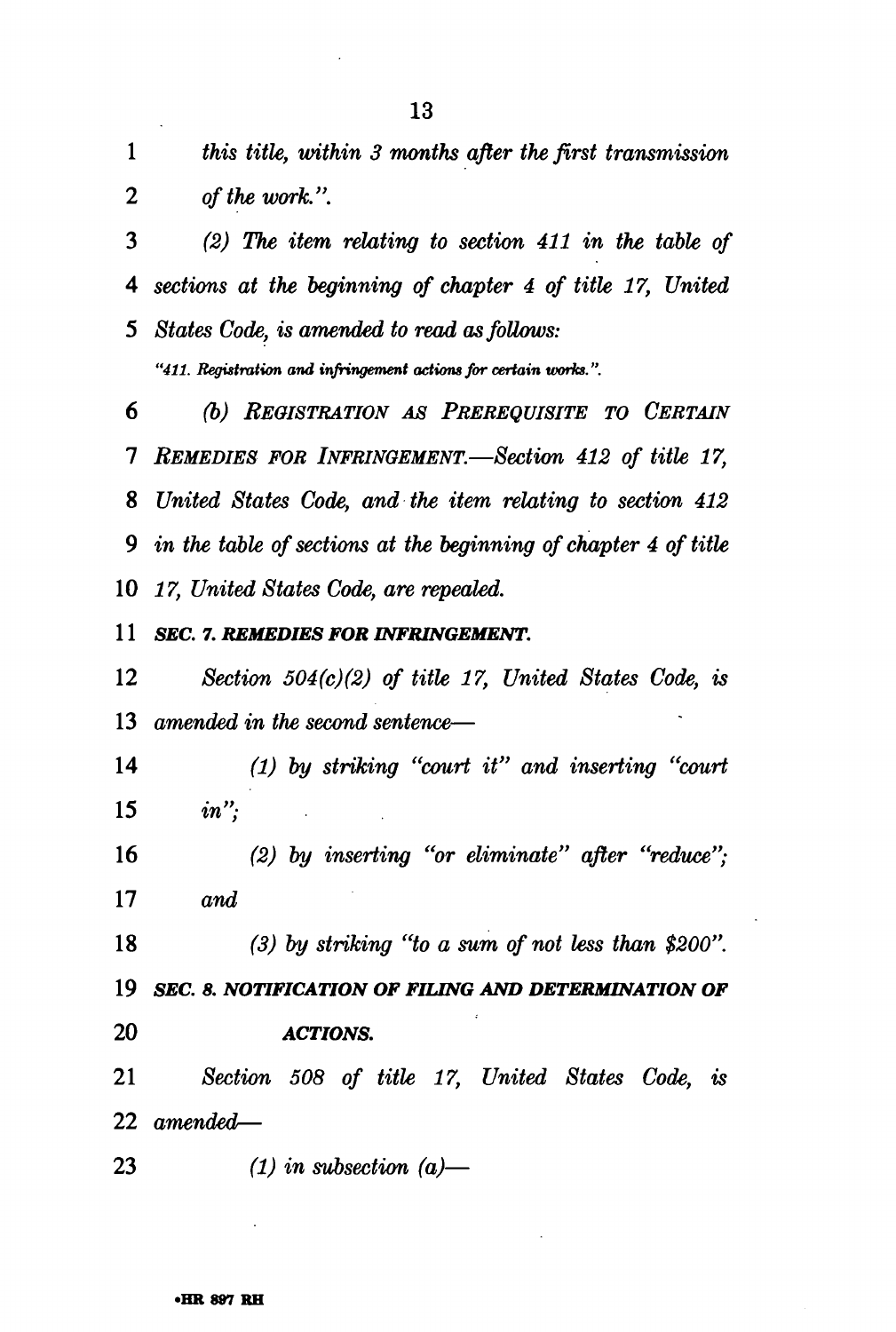*(A) in the first sentence by inserting "and 2 the party filing the action" after "United States"; and (B) in the second sentence by inserting 5 "and the party filing the action" after "clerk"; and (2) in subsection (b) by inserting "and the party filing the action" after "clerk of the court". 9 SEC. 9. STUDY ON MANDATORY DEPOSIT. (a) SUBJECT MATTER OF STUDY.*—*Upon the enact- ment of this Act, the Librarian of Congress shall conduct a study of the mandatory deposit provisions of section 407 of title 17, United States Code. Such study shall place par- ticular emphasis on the implementation of section 407(e) of such title with respect to the deposit of transmission pro- grams, as well as possible alternative methods of obtaining deposits if the mandatory deposit requirements of such sec- Hon 407 are expanded to authorize the collection, archival preservation, and use by the Library of Congress of other publicly transmitted works, including unpublished works* 

 *such as computer programs and online databases.* 

 *(b) CONDUCT OF STUDY.*—*The study under subsection (a) shall be conducted by the Register of Copyright, in con- sultation with any affected interests, and may include the*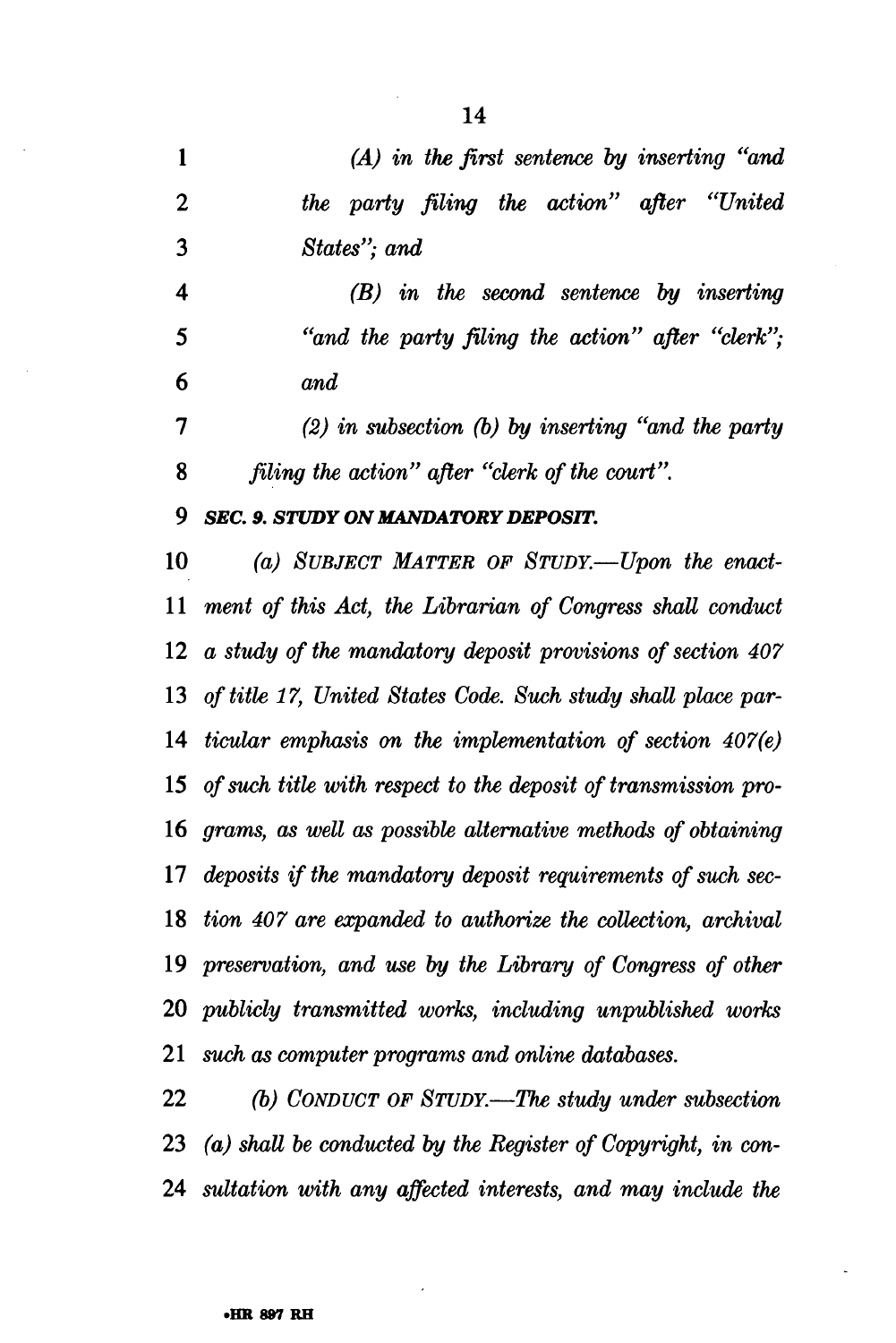*voluntary establishment, in collaboration with representa- tives of such interests, of practical tests and pilot projects. (c) REPORT TO CONGRESS.*—*Not later than 18 months after the date of the enactment of this Act, the Librarian shall submit to the Congress a report on the results of the study conducted under this section, together with rec- ommendations the Librarian has on*—

 *(1) safeguarding the interests of copyright own-9 ers whose works are subject to the mandatory deposit provisions referred to in subsection (a);* 

 *(2) fulfilling the present and future needs of the Library of Congress with respect to archival and other collections development; and* 

 *(3) any legislation that may be necessary.* 

 *SEC. 10. STUDIES OF EFFECTS OF REGISTRATION AND DE- POSIT PROVISIONS.* 

 *Upon the enactment of this Act, the Librarian of Con- gress, after consultation with the Register of Copyrights and any affected interests, shall commence a study of the extent to which changes in the registration and deposit provisions of title 17, United States Code, that are made by this Act have affected the acquisitions of the Library of Congress and the operations of the copyright registration system, and any recommendations the Librarian may have with respect to such effects. Not later than 3 years after the date of the en-*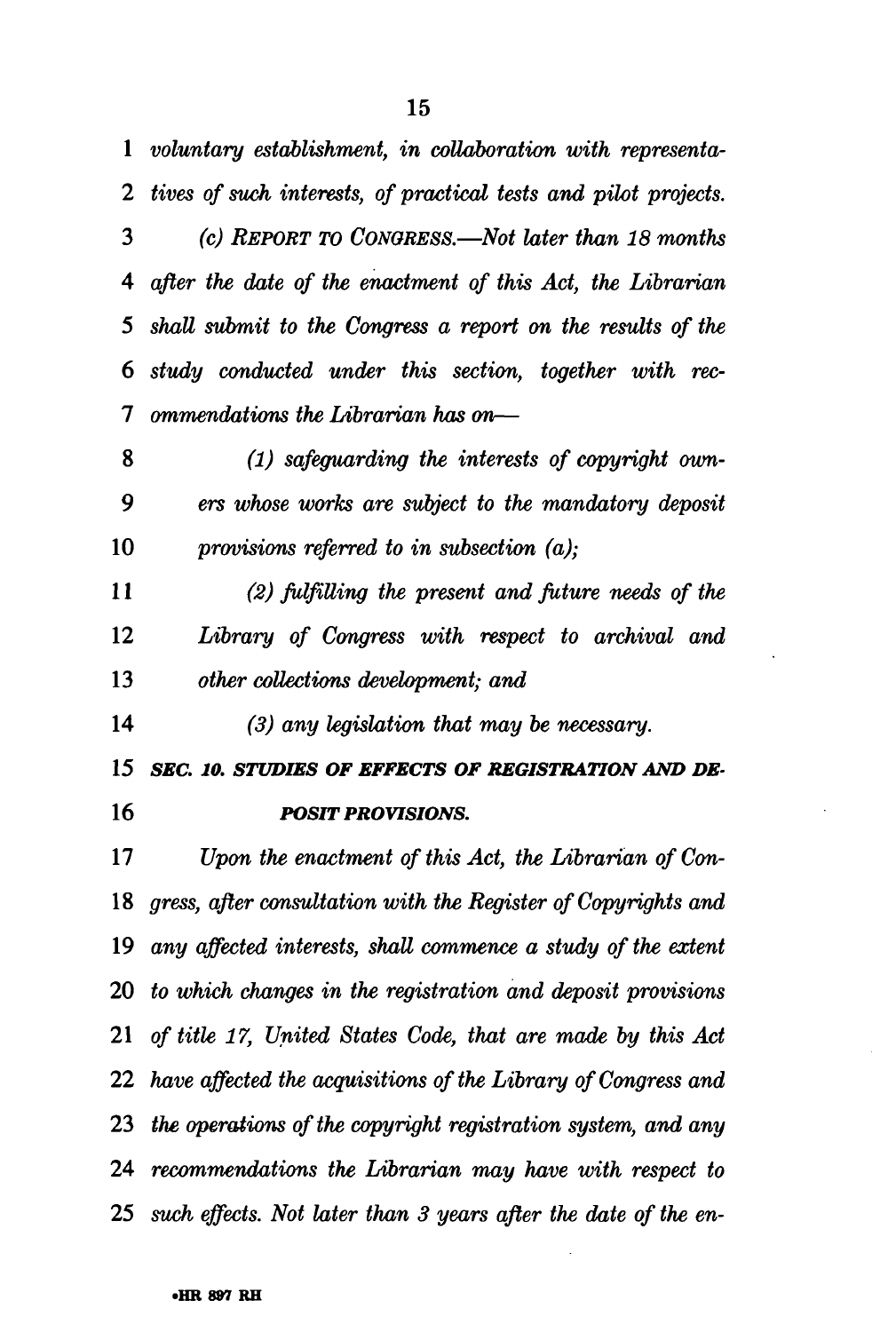*actment of this Act, the Librarian shall submit to the Con-2 gress a report on such study. The Librarian may conduct further studies described in the first sentence, and report to the Congress on such studies.* 

 *SEC. 11. CONFORMING AMENDMENTS.* 

 *(a) DEFINITIONS.*—*Section 101 of title 17, United States Code, is amended by striking the definition of the "country of origin" of a Berne Convention work.* 

 *(b) INFRINGEMENT OF COPYRIGHT.*—*Section 501(b) of title 17, United States Code, is amended in the first sen- tence by striking ", subject to the requirements of section 411,".* 

 *(c) REMEDIES FOR INFRINGEMENT.*—*Section 504(a) of title 17, United States Code, is amended by striking "Ex- cept as otherwise provided by this title, an" and inserting "An".* 

 *SEC. 12. ADDITIONAL TECHNICAL AMENDMENTS.* 

 *(a) AMENDMENTS TO TITLE 17, UNITED STATES CODE.*—*Title 17, United States Code, is amended as foV lows:* 

 *(1) The definition of "publicly" contained in sec- tion 101 is amended*—

 *(A) by striking "clause" and inserting "paragraph"; and* 

فبمبر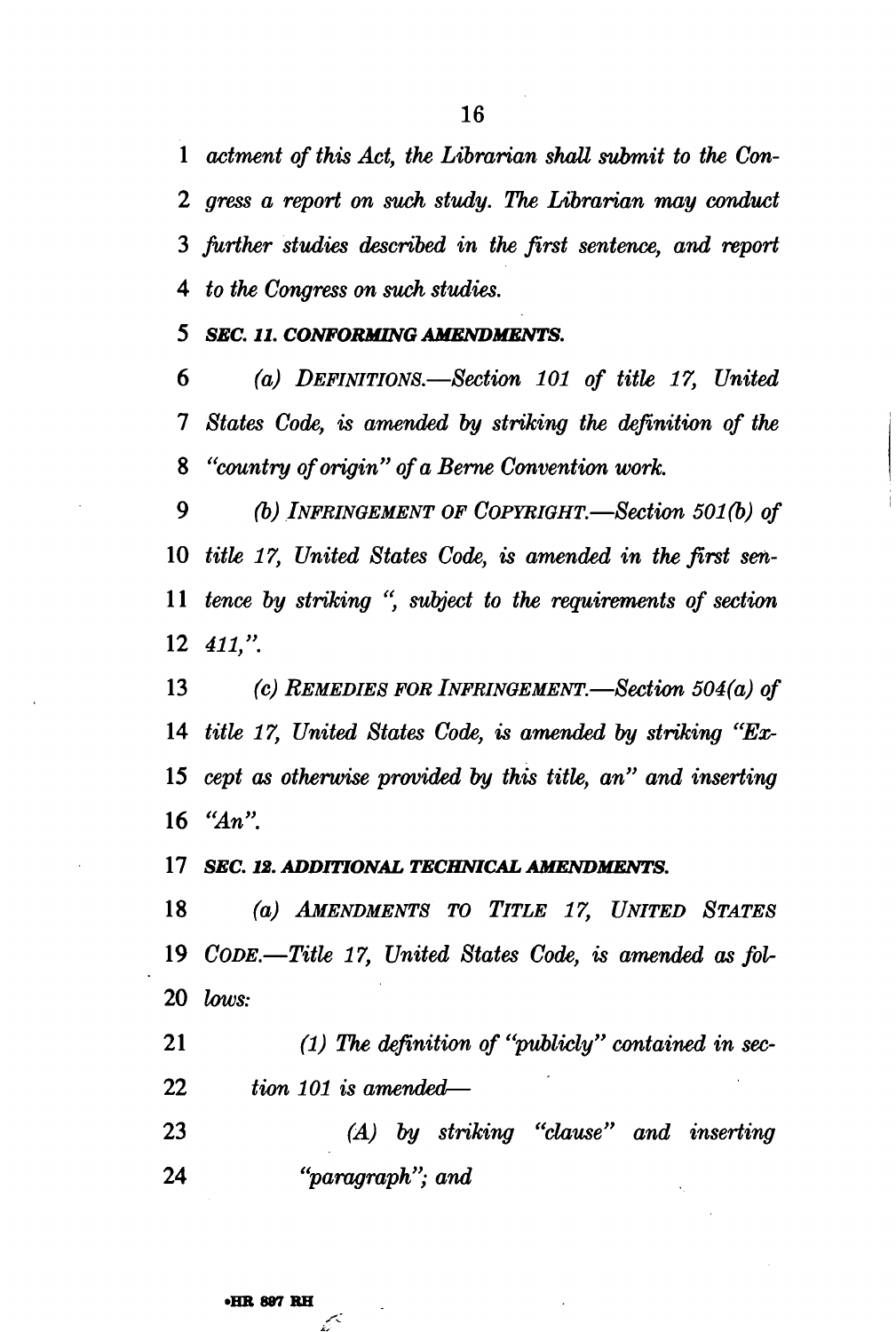| $\mathbf{1}$     | (B) by striking "processs" and inserting              |
|------------------|-------------------------------------------------------|
| $\boldsymbol{2}$ | "process".                                            |
| 3                | $(2)$ The definition of "registration" contained in   |
| 4                | section 101 is amended by striking "412,".            |
| 5                | $(3)$ Section 108 $(e)$ is amended in the matter pre- |
| 6                | ceding paragraph (1) by striking "pair" and insert-   |
| 7                | ing "fair".                                           |
| 8                | (4) Section $109(b)(2)(B)$ is amended by striking     |
| 9                | "Copyright" and inserting "Copyrights".               |
| 10               | $(5)$ Section 304 $(c)$ is amended in the matter pre- |
| 11               | ceding paragraph (1) by striking "the subsection      |
| 12               | $(a)(1)(C)$ and inserting "subsection $(a)(1)(C)$ ".  |
| 13               | $(6)$ Section 405 $(b)$ is amended by striking "con-  |
| 14               | dition or" and inserting "condition for".             |
| 15               | $(7)$ The item relating to section 504 in the table   |
| 16               | of sections at the beginning of chapter 5 is amended  |
| 17               | by striking "Damage" and inserting "Damages".         |
| 18               | $(8)$ Section 501 $(a)$ is amended by striking "sec-  |
| 19               | tions 106 through 118" and inserting "section 106".   |
| 20               | $(9)$ Section 509 $(b)$ is amended by striking "mer-  |
| 21               | chandise; and baggage" and inserting "merchandise,    |
| 22               | and baggage".                                         |
| 23               | (10) Section 601 of title 17, United States Code,     |
| 24               | $\it is\; amended \text{---}$                         |

 $\ddot{\phantom{0}}$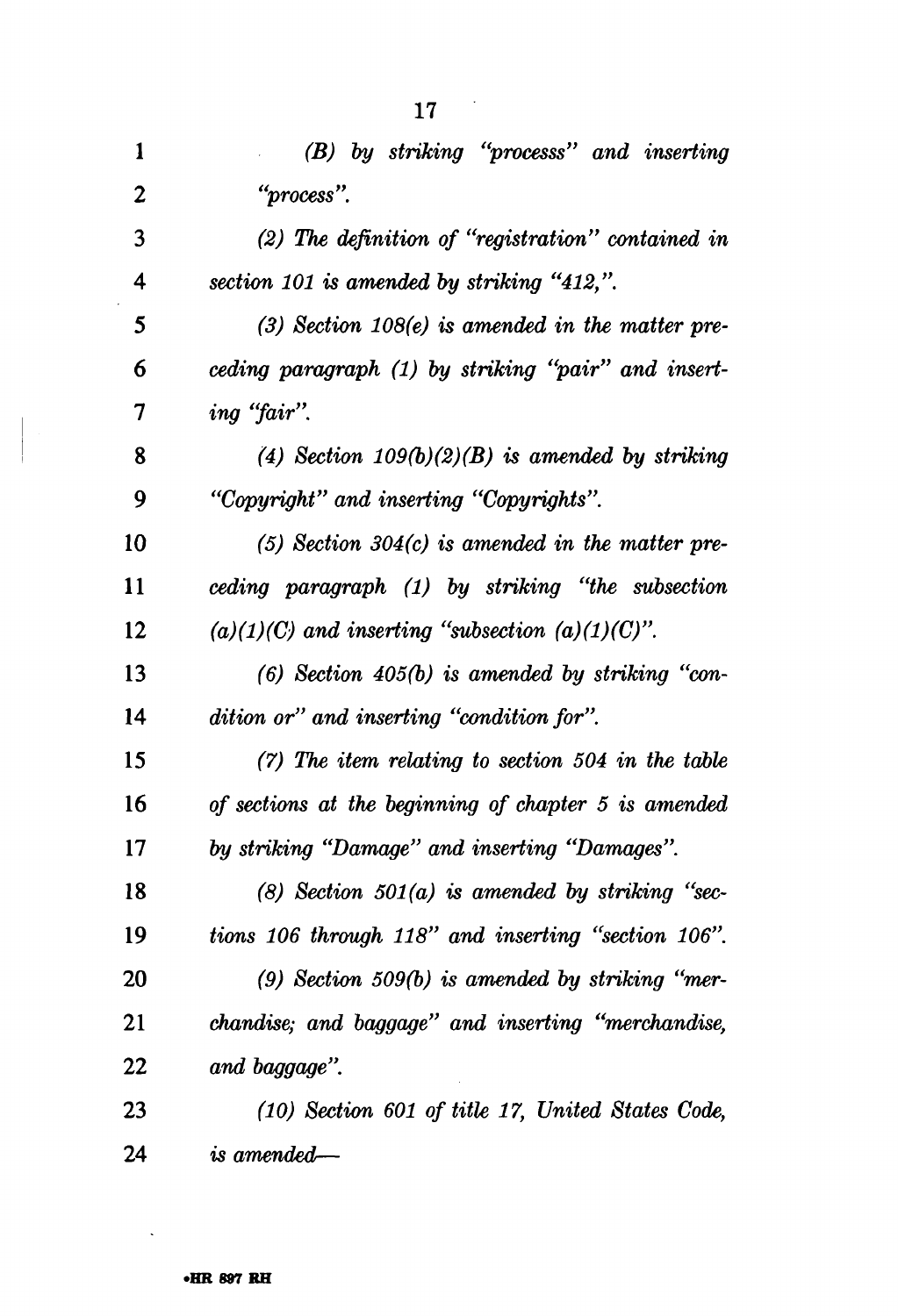$\sim 10^{-1}$ 

 $\mathbb{Z}^2$ 

 $\sim 10^{-1}$ 

| 1           | <i>in</i> subsection (a) by striking<br>(A)              |
|-------------|----------------------------------------------------------|
| $\mathbf 2$ | "nondramtic" and inserting "nondramatic"; and            |
| 3           | in subsection $(b)(1)$ by striking<br>(B)                |
| 4           | "subsustantial" and inserting "substantial".             |
| 5           | $(11)$ Section 801(b)(4) of title 17, United States      |
| 6           | Code, is amended by adding a period after "chapter       |
| 7           | $10$ ".                                                  |
| 8           | $(12)$ The item relating to section 903 in the table     |
| 9           | of sections at the beginning of chapter 9 is amended     |
| 10          | to read as follows:                                      |
|             | "903. Ownership, transfer, licensing, and recordation.". |
| 11          | $(13)$ Section 909 $(b)(1)$ is amended—                  |
| 12          | (A) by striking "force" and inserting                    |
| 13          | $"work";$ and                                            |
| 14          | (B) by striking "sumbol" and inserting                   |
| 15          | "symbol".                                                |
| 16          | $(14)$ Section $910(a)$ is amended in the second         |
| 17          | sentence by striking "as used" and inserting "As         |
| 18          | $used"$ .                                                |
| 19          | $(15)$ Section $1006(b)(1)$ is amended by striking       |
| 20          | "Federation Television" and inserting "Federation of     |
| 21          | <i>Television</i> ".                                     |
| 22          | $(16)$ Section 1007 is amended—                          |
| 23          | $(A)$ in subsection $(a)(1)$ by striking "the            |
| 24          | calendar year in which this chapter takes effect"        |
| 25          | and inserting "calendar year 1992"; and                  |
|             |                                                          |

 $\ddot{\cdot}$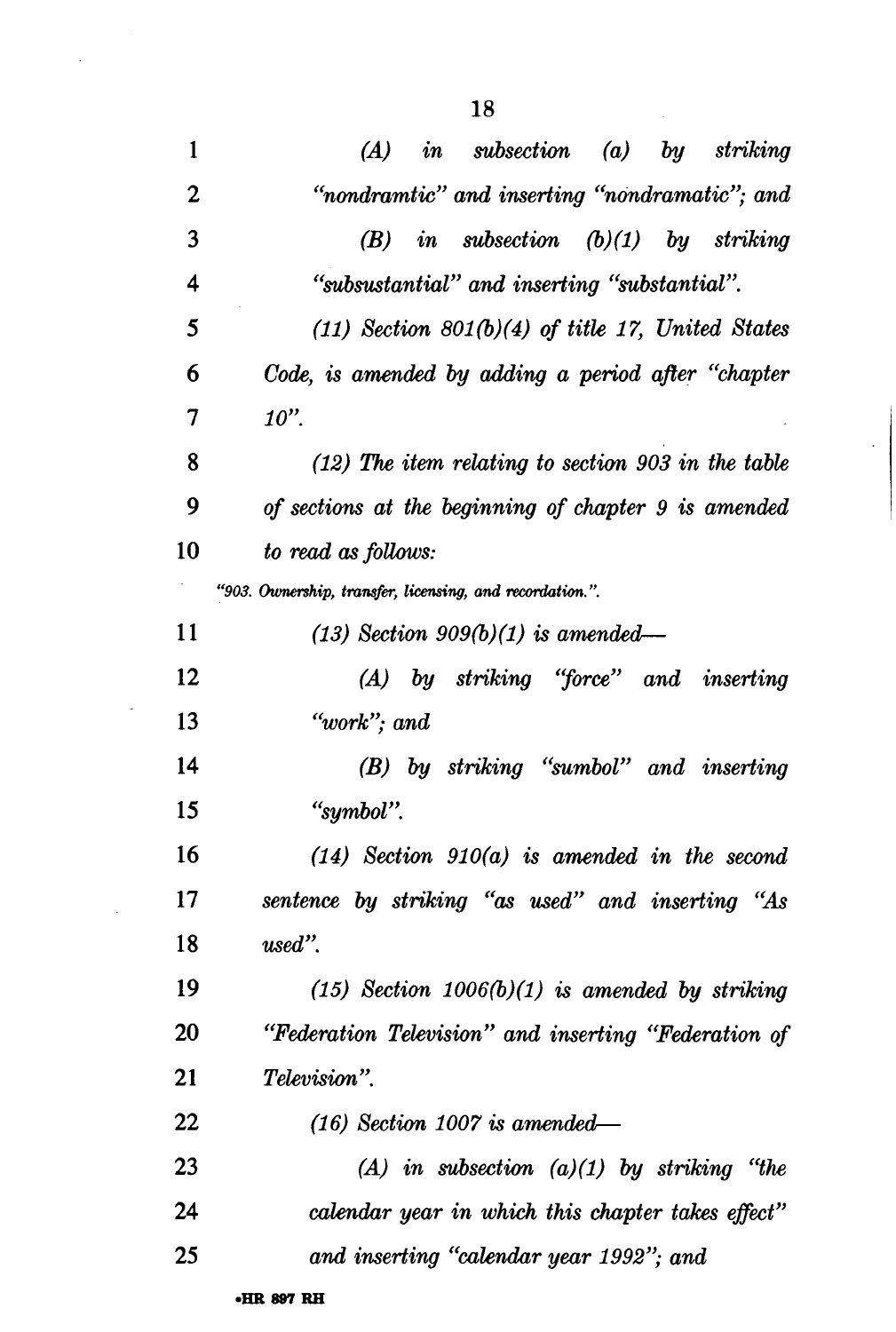| 1           | $(B)$ in subsection $(b)$ by striking "the year                |
|-------------|----------------------------------------------------------------|
| $\mathbf 2$ | in which this section takes effect" and inserting              |
| 3           | $"1992"$ .                                                     |
| 4           | $(17)$ The table of chapters at the beginning of               |
| 5           | title 17, United States Code, is amended—                      |
| 6           | $(A)$ by amending the item relating to chap-                   |
| 7           | ter 6 to read as follows:                                      |
|             | "6. Manufacturing Requirements and Importation $\ldots$ 601";  |
| 8           | $(B)$ by amending the item relating to chap-                   |
| 9           | ter 9 to read as follows:                                      |
|             |                                                                |
| 10          | and                                                            |
| 11          | $(C)$ by adding at the end the following:                      |
|             | "10. Digital Audio Recording Devices and Media  1001".         |
| 12          | OTHER PROVISIONS OF LAW.—(1) Section<br>(b)                    |
|             | 13 $2319(b)(1)$ of title 18, United States Code, is amended by |
|             | 14 striking "at last" and inserting "at least".                |
| 15          | (2) Section $1(a)(1)$ of the Act entitled "An Act to           |
|             | 16 amend chapter 9 of title 17, United States Code, regarding  |
|             | 17 protection extended to semiconductor chip products of for-  |
|             | 18 eign entities", approved November 9, 1987 (17 U.S.C. 914)   |
|             | 19 note), is amended by striking "orginating" and inserting    |
|             | 20 "originating".                                              |
| 21          | (3) Section $3(a)(1)(C)$ of the Audio Home Recording           |
|             |                                                                |

 *Act of 1992 is amended by striking "adding the following* 

 $\Delta \sim 10^4$ 

 $\hat{\mathcal{A}}$ 

 $\bar{\mathcal{A}}$ 

 $\langle \cdot \rangle$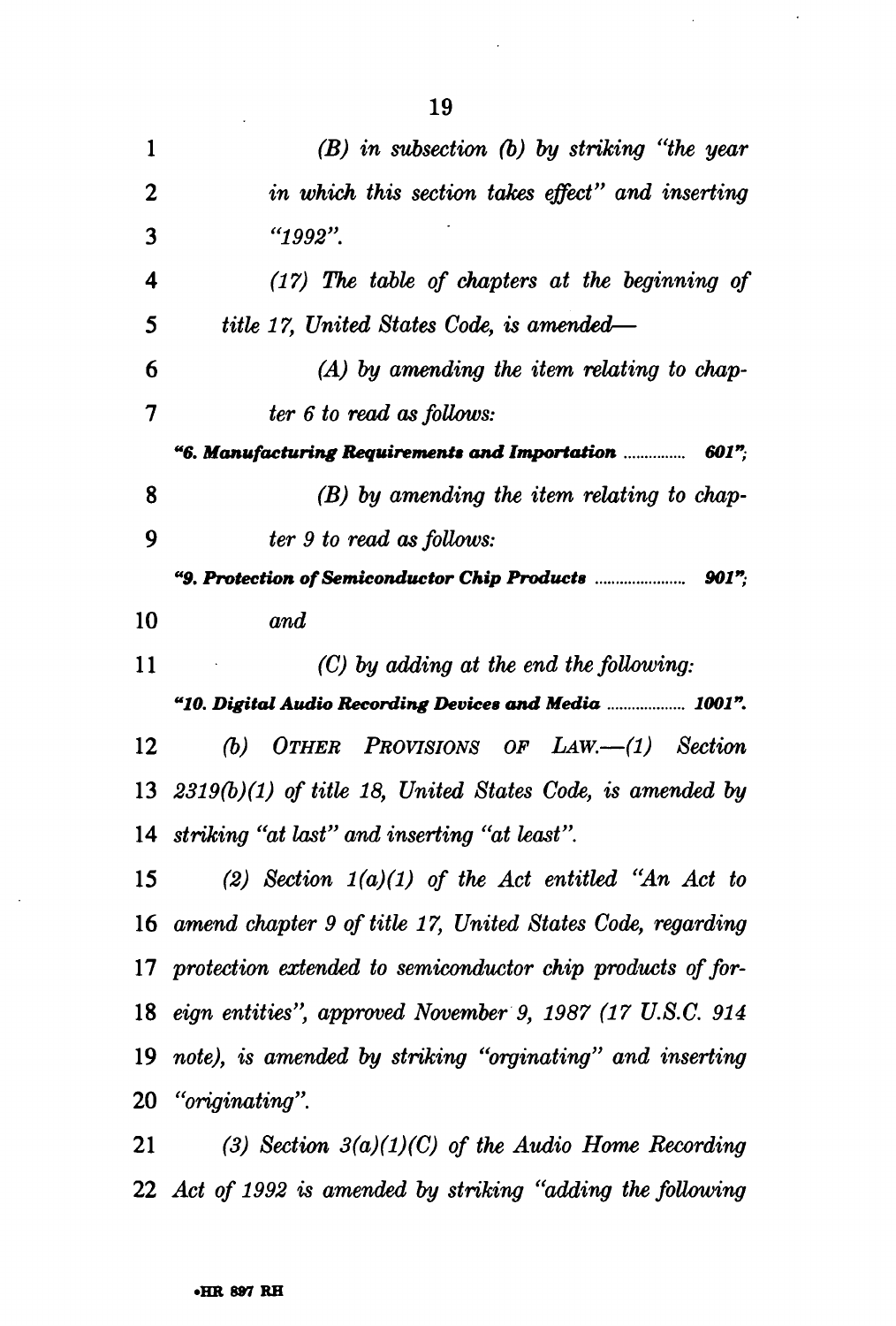1 *new paragraph at the end" and inserting "inserting after 2 paragraph (3) the following new paragraph".* 

**3** *SEC. 13. EFFECTIVE DATE.* 

 *(a) IN GENERAL.*—*Except as provided in section 4(b), and subject to subsection (b) of this section, this Act and the amendments made by this Act take effect on the date 1 of the enactment of this Act.* 

 *(b) PENDING ACTIONS.*—*The amendments and repeals 9 made by section 6 shall not affect any action brought under title 17, United States Code, before the date of the enactment of this Act.* 

Amend the title so as to read: "A bill to amend title 17, United States Code, to modify certain registration requirements, and for other purposes.".